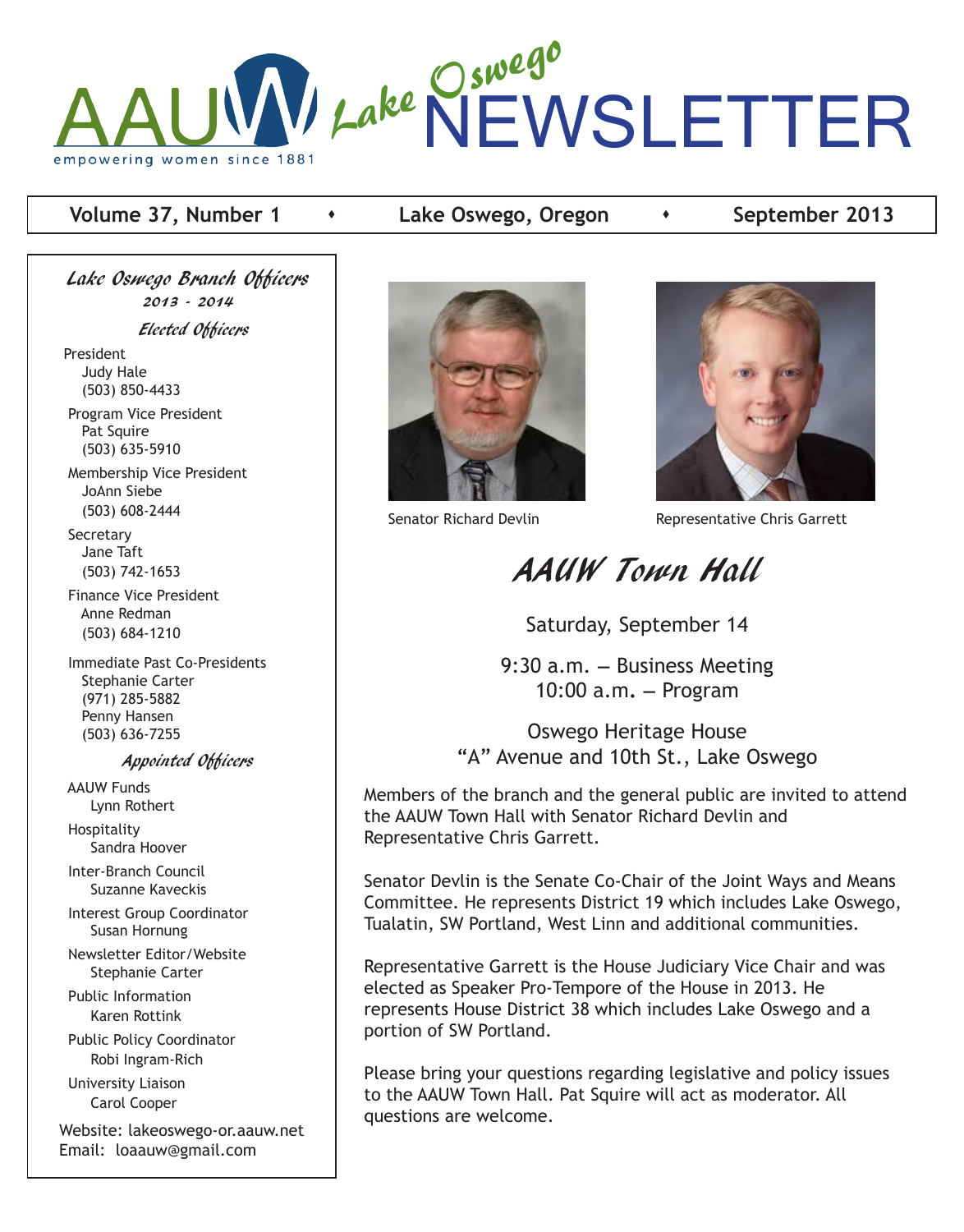

2013-14 Board Members -- Well, some of them anyway.

Left to right: Karen Rottink, JoAnn Siebe, Jane Taft, Judy Hale, Pat Squire, Anne Redman, Lynn Rothert, Penny Hansen

## Hale & Hearty

Judy Hale, President

Dear AAUW Members,

This is my first column as your new president. I have changed the name of the column both because my last name is Hale and because it honors the condition of our Lake Oswego Branch; it is indeed "hale and hearty." Our immediate past presidents, Penny and Stephanie worked hard updating bylaws, getting our directory on-line and making our Lake Oswego branch part of the National website.

We are a healthy active branch with over 75 members and we should celebrate this. Let's recognize that we belong to a wonderful group of women who accomplish important things and have lots of fun doing it.

Wouldn't it be great if we greeted the approaching monthly meeting with the same anticipation as we do our book group or bridge group? Wait until you see the programs that our new program chair, Pat Squire, has planned  $-$  you will not want to miss any of them.

Each year we give \$1,000 to AAUW National to support programs and a \$1,000 scholarship to a Marylhurst student. We have planned events throughout the year to support these two important programs. This year our national leaders (and the IRS) have reminded us that we need to separate these fund donations.

There will be a donation form included in the newsletter each month that our members can use to donate to local scholarship and to AAUW funds.

When we have an event, like the holiday gala, or collectible show or tea, and you are not able to attend, think about still donating to one of these funds because that is the purpose of the event.

So three things:

- 1. Celebrate our AAUW branch;
- 2. Come to the monthly meetings; and
- 3. Support our scholarships.

Those are the things I want to emphasize this year. There are going to be some exciting things happening: we have a Washington/Oregon convention coming in the spring, some great events planned, fantastic programs. I am so glad that you are going to be a part of it.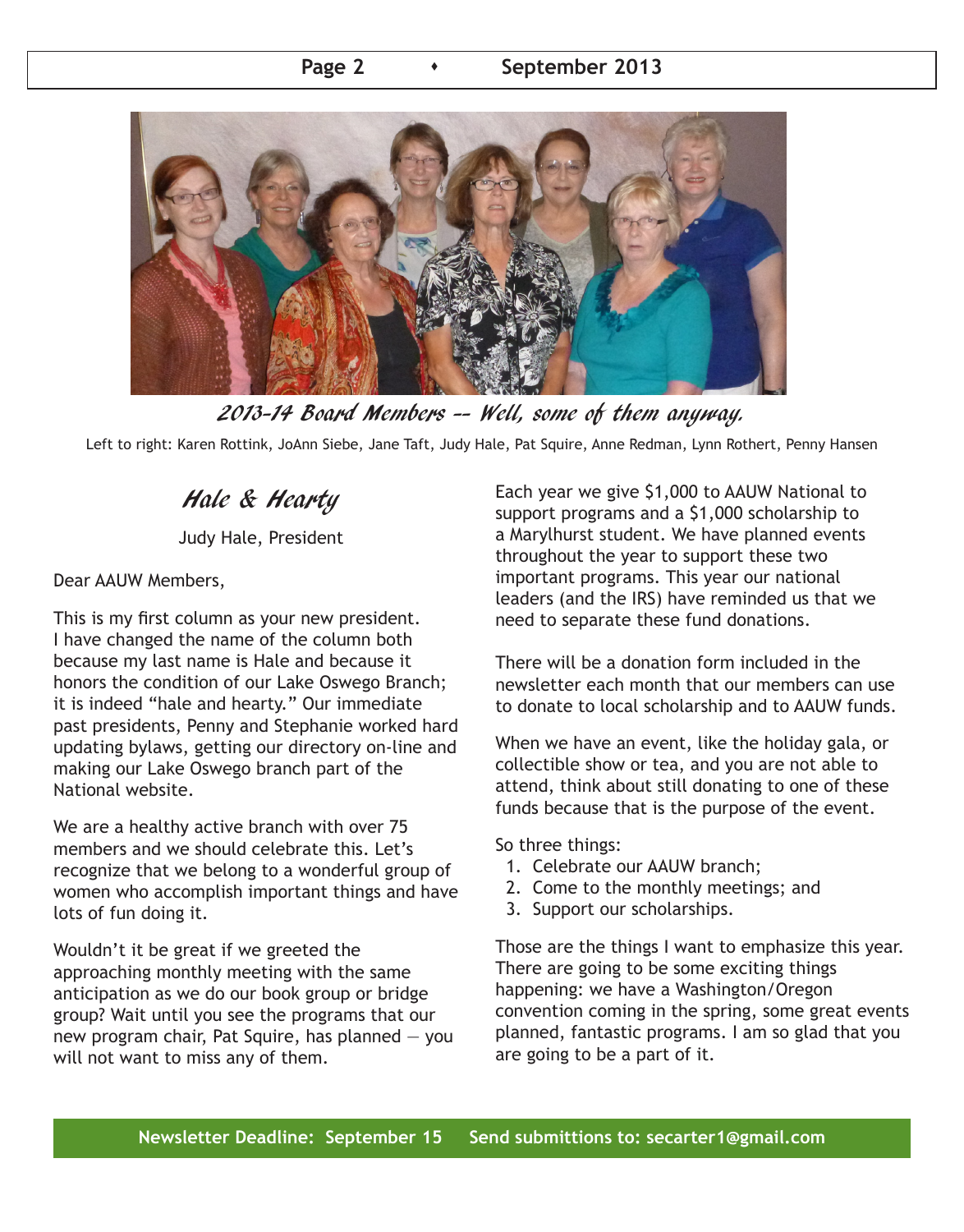### Great News! You Can Still Give the Perfect Gift for College Grads

JoAnn Siebe, Membership VP

If you're still wondering what to give the college grad in your life, AAUW has you covered. As a benefit of your AAUW membership, you can give recent college graduates a free, one-year AAUW membership within two years of graduation at no cost to you or to them.

Here are three reasons why this would make a great graduation present for your family member, student, or mentee:

### **First: It's good for your grad.**

An AAUW membership can be pricey for a recent graduate — especially since research shows that so many of these students are graduating to a pay gap. But this is the moment in life when graduates need the type of support and networking opportunities that an AAUW membership can afford them. Your grad will have access to career development opportunities, community action projects, and AAUW publications.

#### **Second: It's good for you.**

The Give a Grad a Gift program is completely free, available to you year-round, and there's no limit to how many memberships you can give. Also, you get the satisfaction of giving your grad all of the benefits of being connected to the AAUW community.

### **Third: It's good for AAUW.**

AAUW benefits from your gift as much as your graduate does  $-$  our current members get the opportunity to learn from recent graduates' experiences, expertise, and insight. Also, these new members help advance AAUW's work for education and equity for women and girls.

Give the graduate in your life the gift of AAUW membership today.

Just complete the online form at: https://svc. aauw.org/join/gradgift\_wp.cfml.

### New Membership Brochure

We are revising the AAUW Lake Oswego marketing brochure. The front cover is reproduced below. Do you see what is missing? Photos of our branch in action. If you have photos that may be suitable for the cover (e.g., teas, meetings, galas, group activities), please email them to Stephanie Carter, secarter1@gmail.com or, if they are not yet in digital format, send a copy to Stephanie at 11895 SW 95th Ave., Tigard, OR 97223. The photo will be returned to you after scanning.

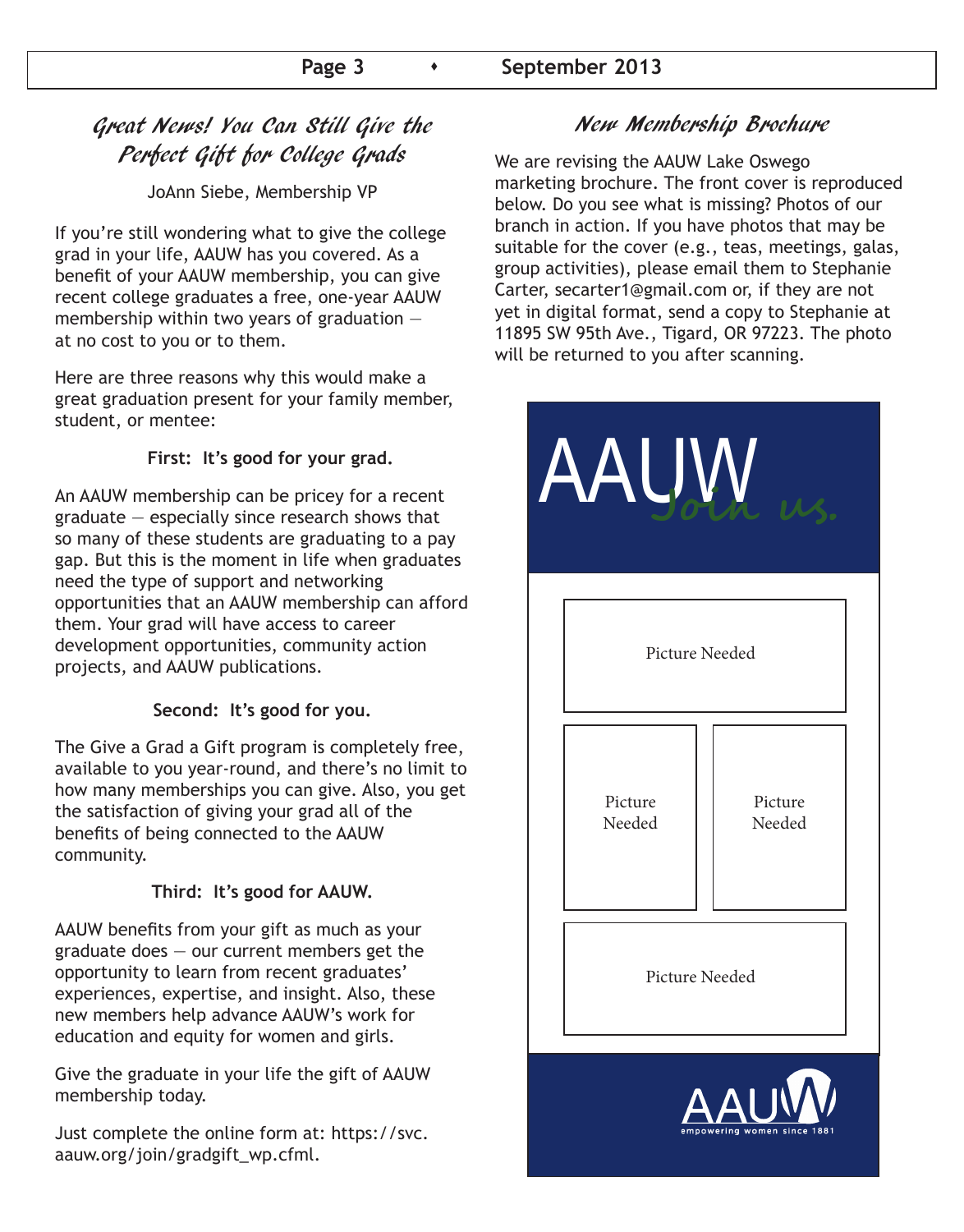### Page 4 **b September 2013**

### 2014 LO AAUW Donation Form

| <b>LOCAL SCHOLARSHIP DONATION:</b>                                                                                         |  |  |  |  |  |
|----------------------------------------------------------------------------------------------------------------------------|--|--|--|--|--|
| THIS DONATION IS NOT TAX DEDUCTIBLE                                                                                        |  |  |  |  |  |
| NATIONAL AAUW FUNDS DONATION:                                                                                              |  |  |  |  |  |
| ALL NATIONAL CONTRIBUTIONS ARE FULLY TAX DEDUCTIBLE                                                                        |  |  |  |  |  |
| Gifts of \$25 or more may be designated to honor a friend or loved one.                                                    |  |  |  |  |  |
|                                                                                                                            |  |  |  |  |  |
|                                                                                                                            |  |  |  |  |  |
| Acknowledgement should be sent to:                                                                                         |  |  |  |  |  |
|                                                                                                                            |  |  |  |  |  |
|                                                                                                                            |  |  |  |  |  |
| Giving unrestricted gifts to AAUW FUNDS (#9110) provides support where needed most, but you<br>can choose a specific fund: |  |  |  |  |  |

- [ ] #9110 General Foundation Support Allocated where most needed
- [ ] #4336 Educational Opportunities Fund Supports fellowships and grants
- [ ] #9170 Eleanor Roosevelt Fund Supports AAUW research studies
- [ ] #4337 Public Policy Fund Supports advocacy for laws fair to women
- [ ] #3999 Legal Advocacy Fund Supports legal rights for those facing discrimination
- [ ] #4339 Leadership Programs Fund Supports programs like NCCWSL
- [ ] #4363 Oregon's Betsy McDowell Research & Projects Fund

Gifts of \$100–\$174 confer membership in the Oregon Century Club Gifts of \$175 or above confer membership in the Oregon Century Club Plus

### **Send this form and check to: LO AAUW, PO Box 416, Marylhurst, Oregon 97036**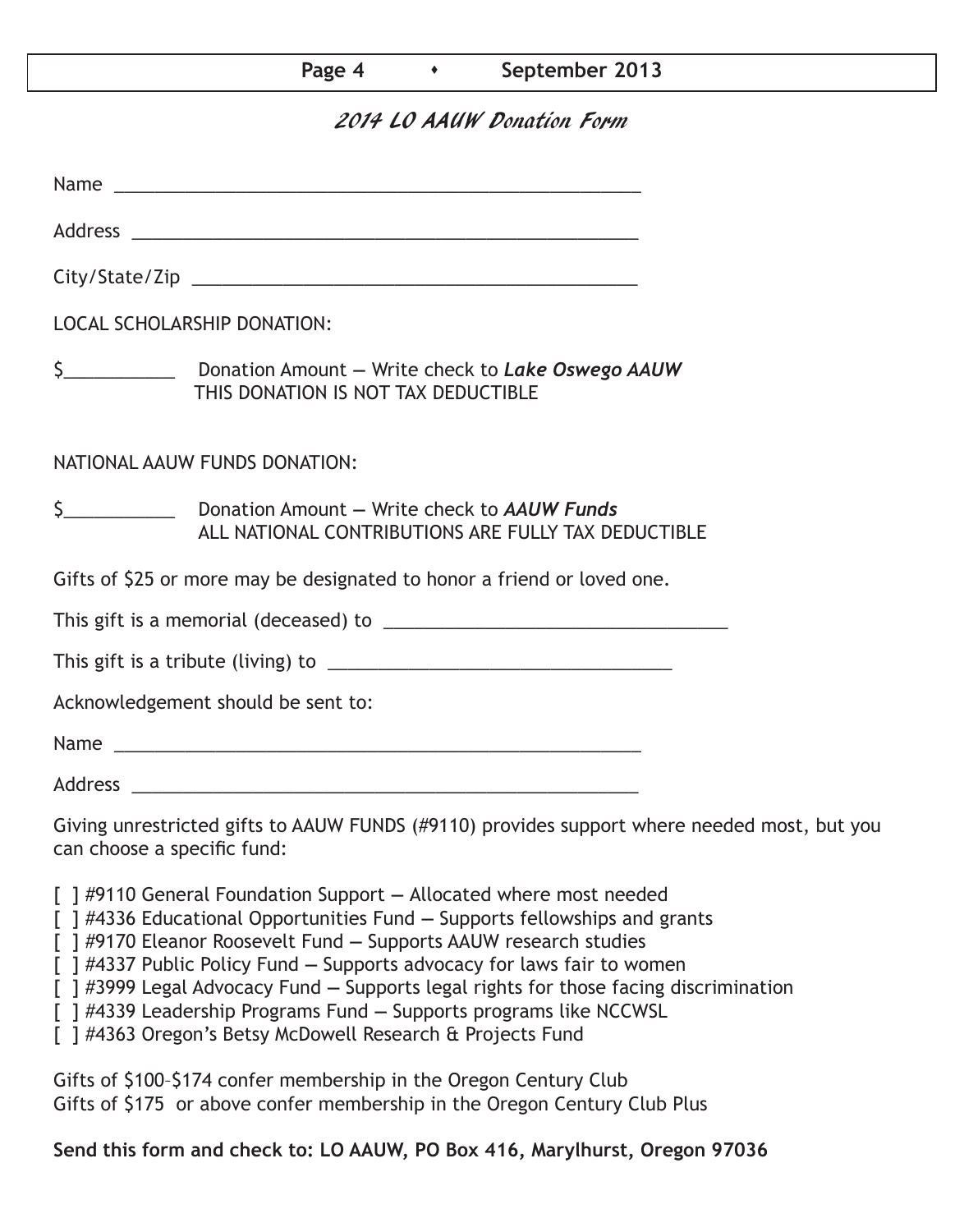### 2-Minute Activist

Jane Taft, Secretary

Do you support many of AAUW's policy positions? Do you often think you should write to your senators or representative to express your views on these topics? And then, when you need to gather thoughts, paper, envelopes and stamps, do you decide you are just too busy and put it off until later?

If that is the case, then you are just the person for whom the 2-Minute Activist was designed.

When you subscribe to AAUW's 2-Minute Activist, you will receive an email reminder whenever Congress is considering legislation that relates to AAUW's public policy topics.

A click on the link brings you to a form for sending an email. On first use, you enter your name and address, and the program selects your senators and representative. The screen displays a topic and some suggested text for the body of an email. The main part of the text can be edited as you wish, and you are encouraged to do so, since it's been found that personalized messages have more clout.

Once you click the send button, your work is done. Copies of the sent emails will soon appear in your in-box.

As a 2-minute activist, you not only have an easy way to voice your concerns with your congressmen but also help to achieve AAUW of Oregon's goal to have 15% of members be activists by the end of this year.

### AAUW'S Mission

Advancing equity for women and girls through advocacy, education, and research.

### AAUW's Value Promise

By joining AAUW, you belong to a community that breaks through educational and economic barriers so that all women have a fair chance.

### Oregon Women's Suffrage History

AAUW is part of the Oregon Women's History Consortium that has created the Century of Action website (http://centuryofaction.org/) to celebrate 100 years of suffrage in Oregon.

In 1912, women's suffrage was put on the Oregon ballot for the sixth time and it finally passed. The vote was 61,265 (52%) for and 57,104 against.

This represented a major shift from two years earlier when only 37% (of the male voters) voted to grant women suffrage.

However, it was not until 1914 that the first woman, Marian B. Towne, was elected to the Oregon House of Representatives. Towne was a Democrat representing Jackson County.

On January 12, 1920, both houses of the Oregon legislature adopted House Joint Resolution 1, introduced by Representative Sylvia Thompson, making Oregon the twenty-fifth state to ratify the Nineteenth Amendment.

### Movie Group on Hiatus

Stephanie Carter, Movie Group Chair

Due to the demands of my job, it has become increasingly difficult for me to consistently be available on the second Tuesday of the month to facilitate the movie group.

Last spring I put out a call for a member to step forward and either co-chair the movie group with me or take over as chair.

Having received no response, and in consideration of the decreased attendance, the decision has been made to put the movie group on haitus for this year.

### Walking Group?

If you are interested in participating in a walking group, contact Penny Hansen, (503) 636-7255, pennyhansen@comcast.net.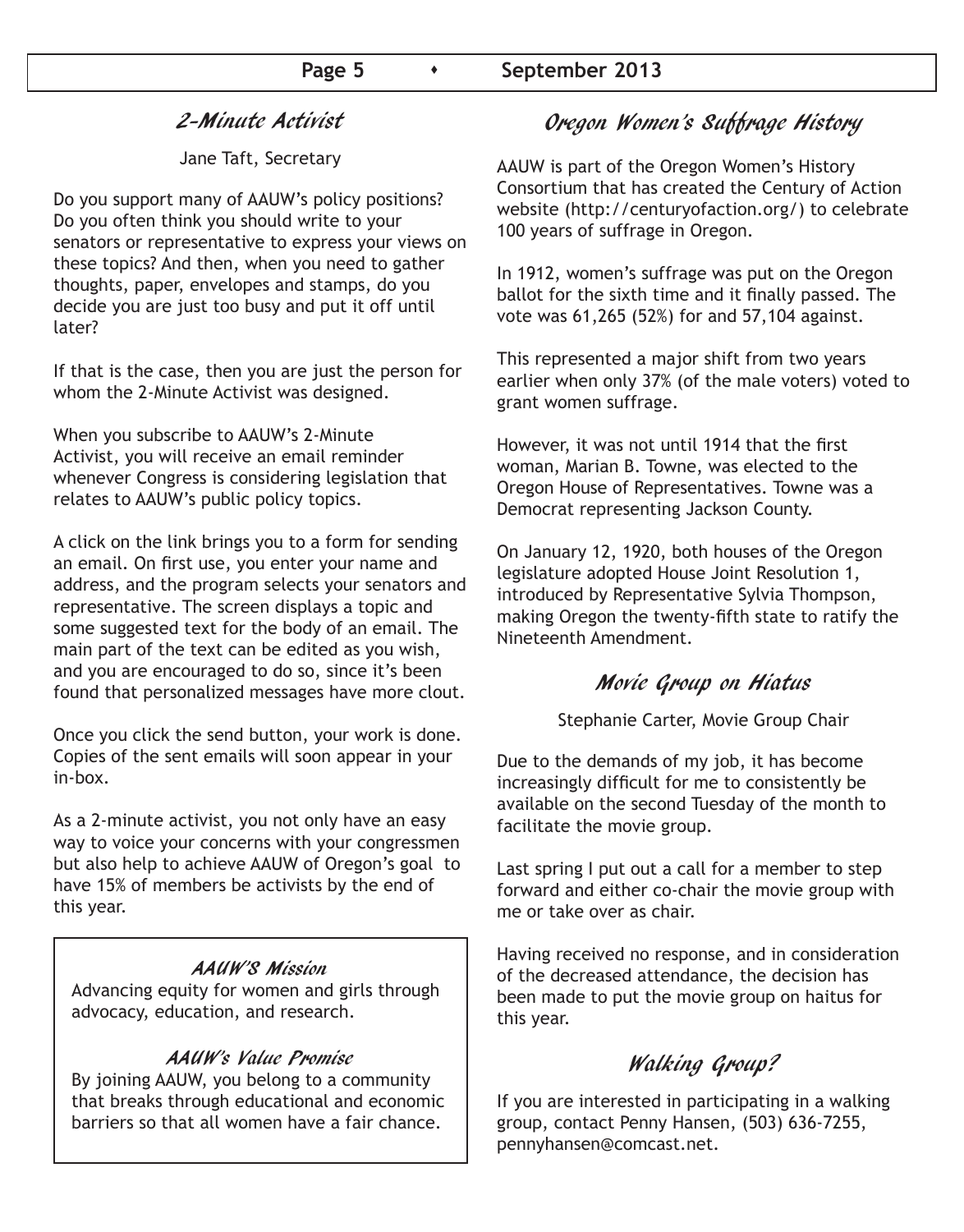### Page 6  $\longrightarrow$  September 2013

### Upcoming Branch Meetings

You will not want to miss the tremendous speakers Pat Squire has scheduled for our branch meetings. Please come and invite your friends and neighbors to hear:

October 12: "Where you will get your daily news in 2014 and why." A panel with Therese Bottomly, *The Oregonian*; Morgan Holm, OPB; Michael Huntsberger, Linfield College.

November 9: Presentation by Diana Abu-Jaber, author *Crescent*.

Here is a list of the books Diana Abu-Jaber has written if you would like to get a head start reading her memoir or one of her other awardwinning books:

 *Birds of Paradise*, 2011 *Origin*, 2007 *Language of Baklava, a Memoir*, 2005 *Crescent*, 2003 *Arabian Jazz*, 2003

### Interest Group Activities

#### **Tuesday Morning Books 4th Tuesday at 11:00 a.m.**

Date: September 24 Book: *Round House* by Louise Erdrich Location: Szechuan Kitchen, Lake Oswego Leader: Pat Filip For more information, contact Dixie Kroupa, (503) 697-8028, dixie.kroupa@comcast.net

#### **Murder by the Book 2nd Wednesday at 12:00 p.m.**

Date: September 11

Book: *Maisie Dobbs* by Jacqueline Winspear Location: 4949 Meadows Rd., Suite 400 Conf Rm, Lake Oswego

Bring your lunch, refreshments provided. For more information, contact Jane Taft, (503) 742-1653, taft.jane@gmail.com or Stephanie Carter, (971) 285-5882, secarter1@gmail.com

### **Interpretive Books 3rd Thursday at 9:30 a.m.**

Date: September 19 Book: *Burgess Boys* by Elizabeth Strout Hostess: Connie Irwin Leader: Ann Keddie For more information, contact Carol Zinsli, (503) 694-6181, czinsli@comcast.net or Linda Watkins, (503) 694-2334, l.and.m.watkins@gmail.com

#### **Thursday Evening Books 4th Thursday at 7:30 p.m.**

Date: September 26 Book: *An Unquenchable Thirst* by Mary Johnson Hostess: Vicki Clark For more information, contact Sandra Hoover, (503) 635-0952, sandraleehoover@comcast.net or Suzanne Kaveckis, (503) 678-1641, ctn75492@centurytel.net

#### **Friday Books 4th Friday at 10:00 a.m.**

Date: September 27 Book: *My Beloved World* by Sonia Sotomayor Location: Market of Choice, Conf Rm, West Linn Leader: Annie Arkebauer For more information, contact Irene Romero, (503) 657-6159, ireneromero@mac.com or Marie Ryan, (503) 274-7917, mpresq@q.com

#### **Portland Center Stage Date and Time Vary**

Season ticket holders for the Portland Center Stage's Thursday matinees will enjoy a year of musicals, dramas and comedies. There are six shows on the Main Stage and three in the Studio. Main Stage performances will begin with the musical "Fiddler on the Roof". Others will be Shakespeare's "Othello," a comedy called, "Chinglish," and a twist on the Christmas Carol titled "Twist Your Dickens." For more information, contact Betty Barber, (503) 675-0594, barberbc@yahoo.com

(Continued on page 8.)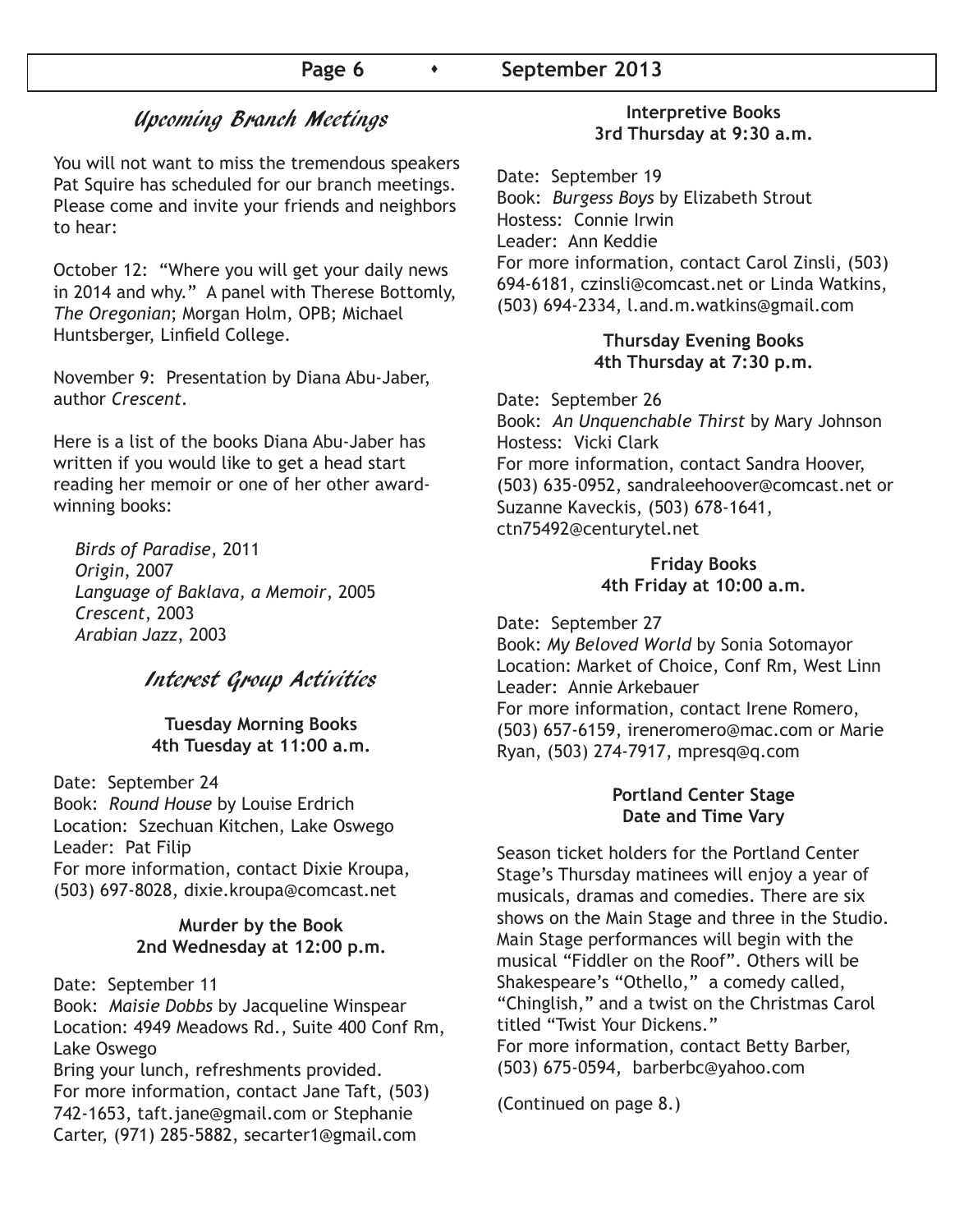September 2013

| Sunday       | Monday                          | Tuesday                                  | Wednesday                                  | Thursday                                  | Friday                       | Saturday                   |
|--------------|---------------------------------|------------------------------------------|--------------------------------------------|-------------------------------------------|------------------------------|----------------------------|
| $\mathbf{1}$ | $\overline{2}$                  | $\overline{3}$                           | $\overline{4}$<br>Board<br>Meeting         | 5                                         | 6                            | $\overline{7}$             |
| 8            | 9<br>Laffalot<br><b>Bridge</b>  | 10                                       | 11<br>Murder by<br>the Book                | 12                                        | 13                           | 14<br>General<br>Meeting   |
| 15           | 16                              | 17<br>Eat<br>Ethnic                      | 18                                         | 19<br>Interpretive<br><b>Books</b>        | 20                           | 21<br>Delightful<br>Dining |
| 22           | 23<br>Laffalot<br><b>Bridge</b> | 24<br>Tuesday<br>Morning<br><b>Books</b> | 25<br>Fourth<br>Wednesday<br><b>Bridge</b> | 26<br>Thursday<br>Evening<br><b>Books</b> | 27<br>Friday<br><b>Books</b> | 28                         |
| 29           | 30                              |                                          |                                            |                                           |                              |                            |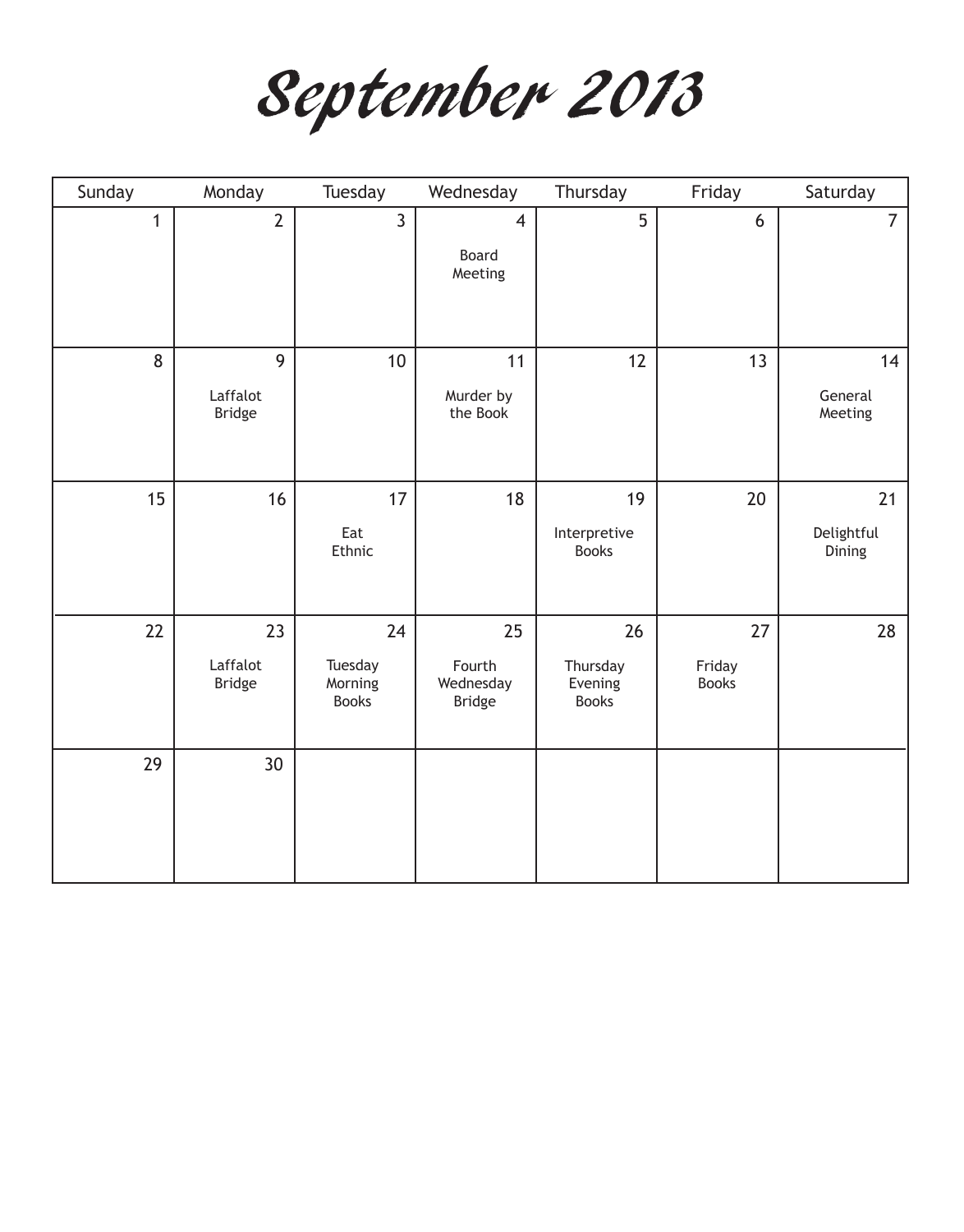### Page 8  $\longrightarrow$  September 2013

#### **Exploring the Northwest Date and Time Vary**

For more information, contact Susan Kingzett, (503) 706-8184, sezett@msn.com

#### **Laffalot Bridge 2nd & 4th Mondays at 1:00 p.m.**

Date: September 9 & 23

Two table bridge group using Chicago scoring. Substitutes are always needed due to the love of travel and family visits of the regular players. If you would like to be added to the substitute list, contact: Susan Hornung, (503) 635-4893, susanhornung@hotmail.com

#### **Fourth Wednesday Bridge 4th Wednesday at 1:00 p.m.**

Date: September 25 For more information, contact Betty Hittle, (503) 636-7034, blhittle@comcast.net

#### **Eat Ethnic 3rd Tuesday at 6:30 p.m.**

Date: September 17 Location: To be announced Hostess: Jane Taft Spouses and guests are welcome. For more information, contact Susan Hornung, (503) 635-4893, susanhornung@hotmail.com

### **Delightful Dining Date and Time Vary**

Date: September 21, 6:00 p.m. We will gather at the home of Betty and Larry Hittle to enjoy a Swiss meal. Spouses and guests are welcome. Please make a reservation with Judy Hale, (503) 850-4433, hale2362@comcast.net. For more information, contact Jane Taft, (503) 742-1653, taft.jane@gmail.com



**AAUW Lake Oswego P.O. Box 416 Marylhurst, OR 97036**

September 2013 Newsletter